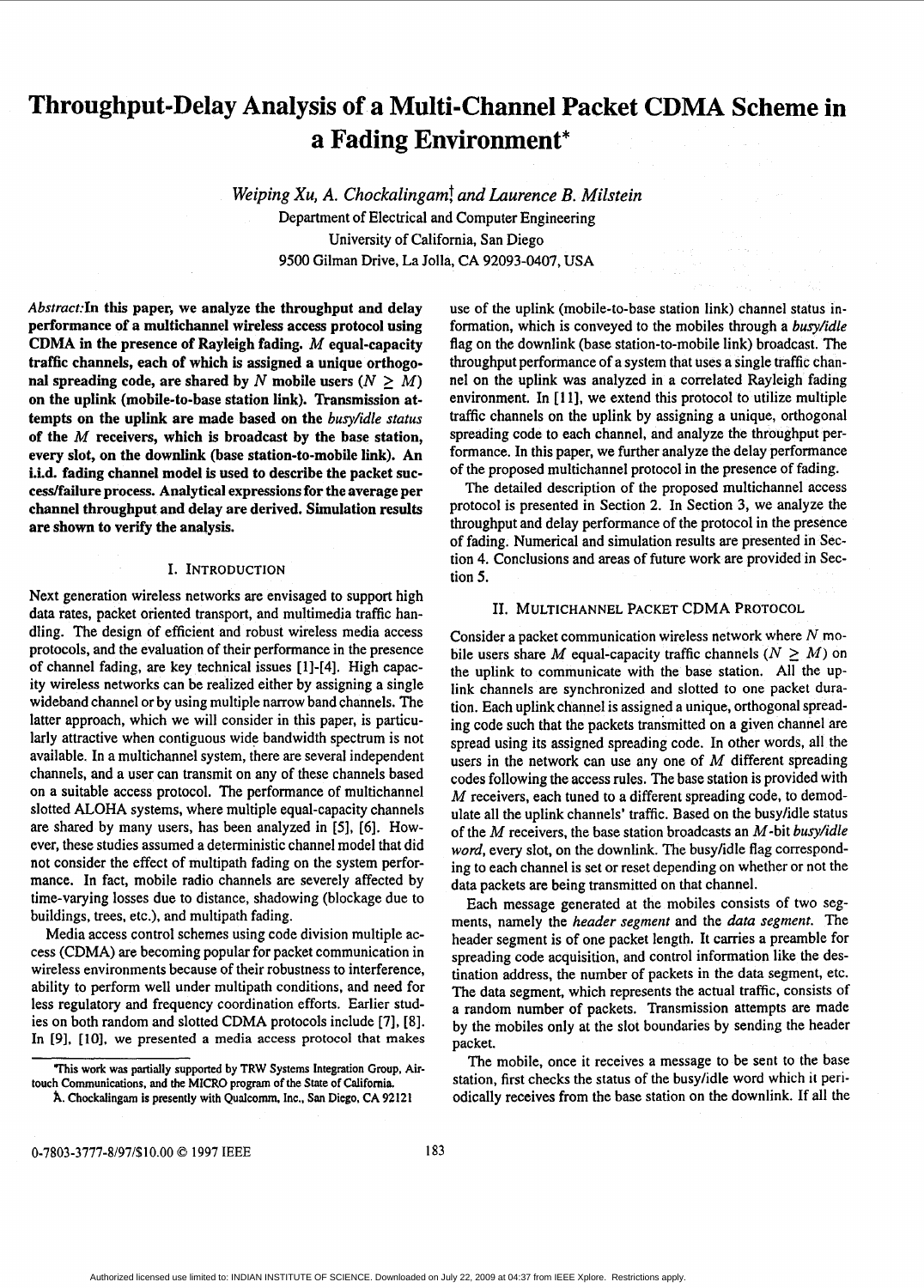*M* busy/idle flags indicate busy status, the mobile refrains from making a transmission attempt, and reschedules the attempt to a later time. If one or more flags indicate an idle status, then the mobile *randomly* picks one of these idle channels, and makes a transmission attempt by sending a header packet on the uplink slot of the chosen channel. If the header packet is received successfully (without packet loss due to fading or collision), the base station sets the corresponding channel's flag *busy* for X subsequent slots, where  $X$  is the number of packets in the data segment of that message. This permits the mobile to send all the data packets in those  $X$  slots. During these  $X$  slots, other mobiles would receive a busy status flag for this channel and so they would not make transmission attempts on it. The base station resets the flag back to idle status after  $X$  slots. If the header packet is lost (due to collision or fading), then the base station will not respond with a busy status flag, but will continue to send the corresponding channel's flag as idle. This is an indication to the mobile that the header packet was lost, and so it has to reschedule its transmission attempt to a later time.

Note that, in case of error-free busy/idle word reception at all the mobiles, collisions are possible only during the header packet transmissions and not during the transmission of packets in the data segment.

# III. PERFORMANCE ANALYSIS

The analysis of the system delay performance is obtained by expanding the approach employed in  $[11]$ . As in  $[11]$ , a single cell system with no inter-cell interference is considered. Busy/idle word is assumed to be received instantaneously, and error-free by all the mobiles. The effect of capture is ignored. All the mobiles' transmissions are assumed to be power controlled such that<br>the slowly varying distance and shadow losses are perfectly compensated, whereas the rapidly varying multipath fading remain uncompensated. The multipath fading is considered to be frequency non-selective, the effect of which is described as a multiplicative complex function,  $\alpha(t)$ . The envelope of  $\alpha(t)$  has an i.i.d. Rayleigh distribution. Based on a model of The packet success/failure process in the presence of fading in [9, 10], the average packet error rate,  $P_E$ , is given by

$$
P_E = 1 - e^{-1/F}
$$
 (1)

where *F* is the fading margin of the link.

New messages arrive at the mobiles with probability  $\lambda$  in each slot. Each mobile is assumed to have buffers to hold one message. Newly arriving messages are rejected until the stored message is successfully sent to the base station. The length of the data segment of each message,  $X$ , measured in integer number of packets, is assumed to follow a geometric distribution with parameter  $q_m$ , and probability mass function

$$
P[X = i] = \begin{cases} g_m(1 - g_m)^{i-1} & i = 1, 2, 3, \dots \\ 0 & \text{otherwise.} \end{cases} \tag{2}
$$

In any given slot, each mobile can be in any one of the three states, namely, *idle/header* state, data tx state, and backlogged state. Refer to Figure 1. In the *idle/header* state, the mobile remains idle or generates a new message with a probability  $\lambda$ , randomly chooses an idle uplink channel (if available), and transmits the header





packet in the uplink slot. If the header packet transmission is successful, the mobile moves from the *idle/header* state to the *data ix* state, in which it transmits the data packets continuously until all the packets in the message are sent, and then moves back to the idle/header state. The mobile moves from the *idle/header* state to a *backlogged* state if all the uplink channels are found busy upon arrival of a message. Similarly, if the header packet is lost due to collision or bad channel conditions, the mobile moves from the idle/header state to the backlogged state. In the backlogged state, the mobile rechecks the status of the uplink channels after a random number of slots. This retransmission attempt delay is assumed to be geometrically distributed with parameter  $g_r$ . If a mobile in the backlogged state fails to retransmit its header packet successfully, it stays in this state until its header packet transmission is successful, after which it moves to the *data\_tx* state.

#### A. Throughput Performance

Let  $x_t$  be the number of mobiles in the *data tx* state and  $y_t$  be the number of mobiles in the *backlogged* state at the end of slot *t*. The two dimensional random process  $\{x_t, y_t\}$  is a finite state Markov chain. Based on the conditional probability that  $n$  mobiles simultaneously transmit header packets and *c,* of those packets are successfully received at the base station, the one step transition probability that the system moves from  $(x_t = j, y_t = k)$  at time slot  $t_{\perp}$  to  $(x_{t+1} = l, y_{t+1} = m)$  at time slot  $t + 1$  is given by

$$
P_{jk,lm} = \sum_{n=0}^{N-j} \sum_{c_s=0}^{min(M-j,n)} \binom{N-j-k}{a} \lambda^a (1-\lambda)^{N-j-k-a}
$$

$$
\binom{k}{n-a} g_r^{n-a} (1-g_r)^{k-n+a} \binom{j}{l-c_s} g_m^{c_s+j-l}
$$

$$
(1-g_m)^{l-c_s} f(c_s | n, M-j), \qquad (3)
$$

where  $M$  is the total number of spreading codes (i.e., the number of uplink channels), N is the total number of mobiles,  $N \ge M$ ,<br> $0 \le j, l \le M$ ,  $0 \le k, m \le N - j$ ,  $a = m - k + c_s$ , and the conditional probability  $f(c_s | n, M - j)$ , which is the probability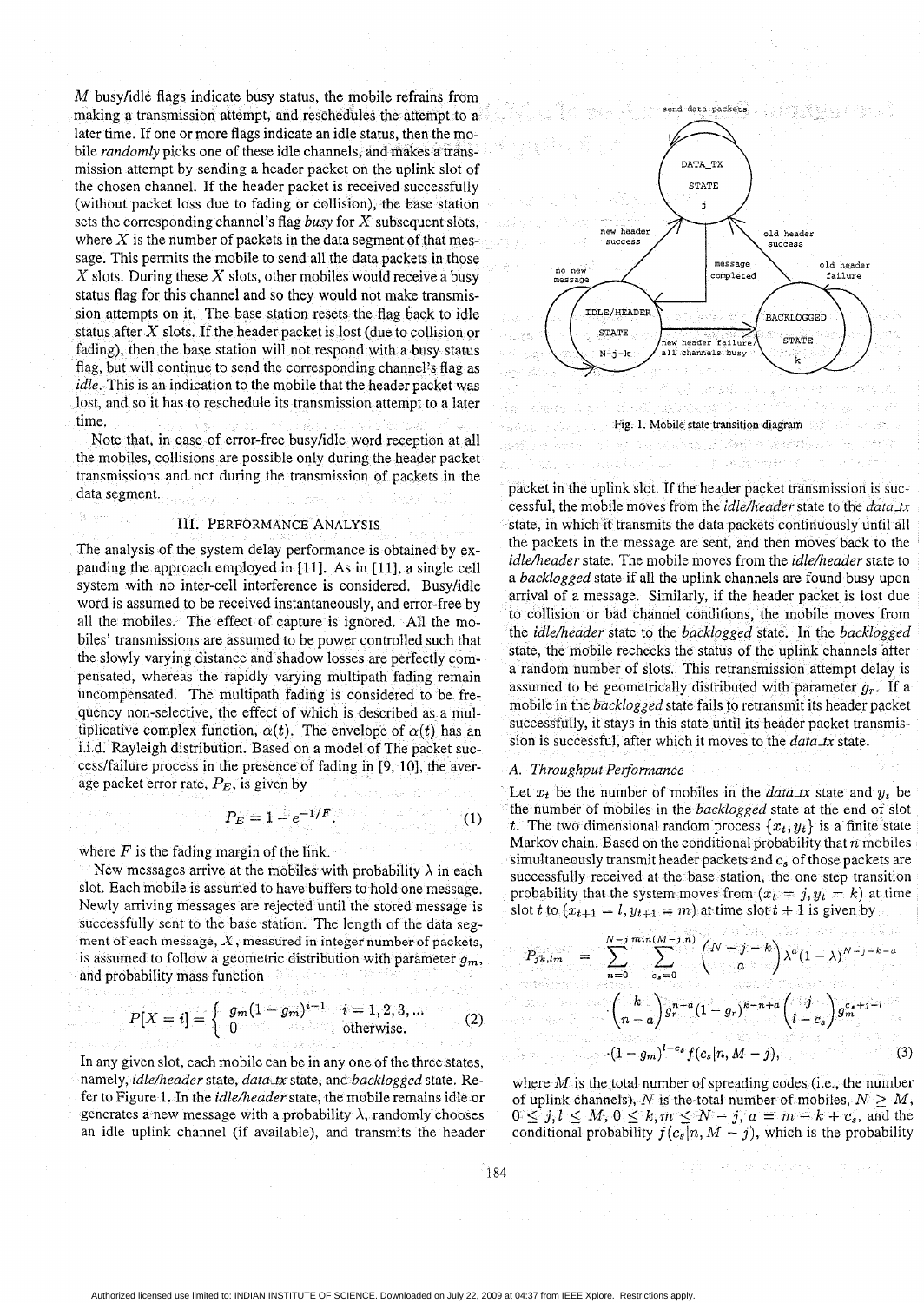that **c,** header packets are successfully received, conditioned on that  $c_s$  header packets are successfully received, conditioned on *n* mobiles out of  $N - j - k$  mobiles in idle/header state and *k m* mobiles out of  $N - j - k$  mobiles in idle/header state and *k* mobiles in backlogged state transmit header packets over  $M - j$ channels, can be evaluated by a recursive expression as

$$
f(c_s|n, M-j) = \sum_{\substack{i=0 \ i \neq 1}}^{n} p_n^{(i)} f(c_s|n-i, M-j-1)
$$
  
+
$$
p_n^{(1)} f(c_s - 1|n-1, M-j-1)(1-P_E)
$$
  
+
$$
p_n^{(1)} f(c_s|n-1, M-j-1)P_E,
$$
 (4)

where  $p_n^{(i)} \triangleq {n \choose i} (1 - \frac{1}{M-j})^{n-i} (\frac{1}{M-j})^i$  is the probability that *i* packets out of *n* packets are transmitted over the an arbitrarily *i* packets out of *n* packets are transmitted over the an arbitrarily chosen channel. The initial conditions for  $f(c_s|n, M - j)$  can be found in [11].

Let  $P = (P_{jk,lm})$  be the probability transition matrix and  $\Pi =$  $\{\pi_{jk}\}\ 0 \leq j \leq M, 0 \leq k \leq N-j$ , denote the steady-state probability vector.  $\Pi$  can be calculated by solving the set of linear equations

$$
\Pi = \Pi P, \tag{5}
$$

and using the conservation relationship

$$
\sum_{j=0}^{M} \sum_{k=0}^{N-j} \pi_{jk} = 1.
$$
 (6)

The network throughput,  $\theta$ , which is defined as the average number of packets successfully received per time slot, is obtained from the average number of successful data packets,  $E\{S_d\}$ , and the average number of successful header packets, *E{Sh},* in the steady state as

$$
\theta = E\{S_d\} + E\{S_h\},\tag{7}
$$

where

$$
E\{S_d\} = \sum_{j=1}^{M} \sum_{k=0}^{N-j} \pi_{jk} \sum_{n=1}^{j} n \binom{j}{n} (1 - P_E)^n P_E^{j-n}
$$
(8)  

$$
= \sum_{j=1}^{M} \sum_{k=0}^{N-j} j \pi_{jk} (1 - P_E) \equiv E\{S_n\} (1 - P_E).
$$

 $E\{S_n\} = \sum_{j=1}^{M} \sum_{k=0}^{N-j} j \pi_{jk}$  is the average number of users in the *data\_tx* state. The average number of successful header packets, *E{Sh},* is obtained as

$$
E\{S_h\} = \sum_{j=0}^{M} \sum_{k=0}^{N-j} \sum_{l=0}^{M} \sum_{m=0}^{N-l} \pi_{jk} \sum_{n=1}^{N-j} \sum_{c_s=0}^{\min(M-j,n)} c_s {N-j-k \choose a}
$$

$$
\cdot \lambda^a (1-\lambda)^{N-j-k-a} {k \choose n-a} g_r^{n-a} (1-g_r)^{k-n+a}
$$

$$
\cdot {j \choose l-c_s} g_m^{c_s+j-l} (1-g_m)^{l-c_s} f(c_s | n, M-j). \qquad (9)
$$

Finally, we obtain the average per channel throughput, i.e., the average number of packets successfully received per slot per chan-<br>nel, as<br> $\theta_c = \frac{\theta}{M}$ . (10) nel. as

$$
\theta_c = \frac{\theta}{M}.\tag{10}
$$

#### *B. Delay Perfomnee*

The message transfer delay is the time elapsed between the arrival of a message at the mobile and the successful completion of its transmission to the base station. This delay consists of two components, namely, 1) the number of slots elapsed to achieve successful header packet transmission, and **2)** the number of slots elapsed during the data packets transmission. The average message transfer delay, *E{D},* is given by

$$
E\{D\} = E\{D_h\} + E\{D_d\},\tag{11}
$$

where  $E\{D_h\}$  is the expected number of slots it takes to achieve header packet success, and  $E\{D_d\}$  is the expected number of slots spent for data transmission.  $E\{D_d\}$  is nothing but the expected length of the message. For a geometric distribution of message length with parameter  $g_m$ ,  $E\{\mathcal{D}_d\}$  is given by

$$
E\{D_d\} = \frac{1}{g_m}.\tag{12}
$$

 $E\{D_h\}$  can be obtained by evaluating the expected number of header packets lost,  $E\{F_h\}$ , and the expected number of waiting slots (excluding the lost header packets) elapsed until the success of the header packet,  $E\{W_r\}$ . The expressions for  $E\{W_r\}$  and *E{Fh}* are given by

$$
E\{W_r\} = \sum_{j=1}^{M} \sum_{k=0}^{N-j} \pi_{jk} \sum_{n=1}^{k} n \binom{k}{n} (1 - g_r)^n g_r^{k-n}
$$
 (13)  

$$
= (1 - g_r) \sum_{j=1}^{M} \sum_{k=0}^{N-j} k \pi_{jk},
$$

and

$$
E\{F_h\} = \sum_{j=0}^{M} \sum_{k=0}^{N-j} \sum_{l=0}^{M} \sum_{m=0}^{N-l} \pi_{jk} \sum_{n=1}^{N-j} \sum_{c_s=0}^{min(M-j,n)} (n-c_s)
$$

$$
\binom{N-j-k}{a} \lambda^a (1-\lambda)^{N-j-k-a}
$$

$$
\binom{k}{n-a} g_r^{n-a} (1-g_r)^{k-n+a}
$$

$$
\binom{j}{l-c_s} g_m^{c_s+j-l} (1-g_m)^{l-c_s} f(c_s | n, M-j), (14)
$$

The expression for  $E\{D_h\}$  is then given by

$$
E\{D_h\} = 1 + \frac{E\{F_h\} + E\{W_r\}}{E\{S_h\}}
$$
 (15)

Note that the 1 in **(15)** is to account for the successful header packet slot in the delay expression.

#### Iv. **RESULTS AND DISCUSSION**

Numerical results for the average per channel throughput of the proposed multichannel protocol obtained from **(7)** and (10) for  $M = 3$ ,  $N = 5$ ,  $g_m = 0.1$ , and  $g_r = 0.2$  are plotted in Figure 2. The various values of fading margins considered are *5,* **10,**  and 20 dB. Results for no fading case (i.e.,  $F \rightarrow \infty$ ) are also plotted. From  $(12)$ , the  $g_m$  value of 0.1 corresponds to an average message length of 10 data packets. Likewise, the parameter  $g_r =$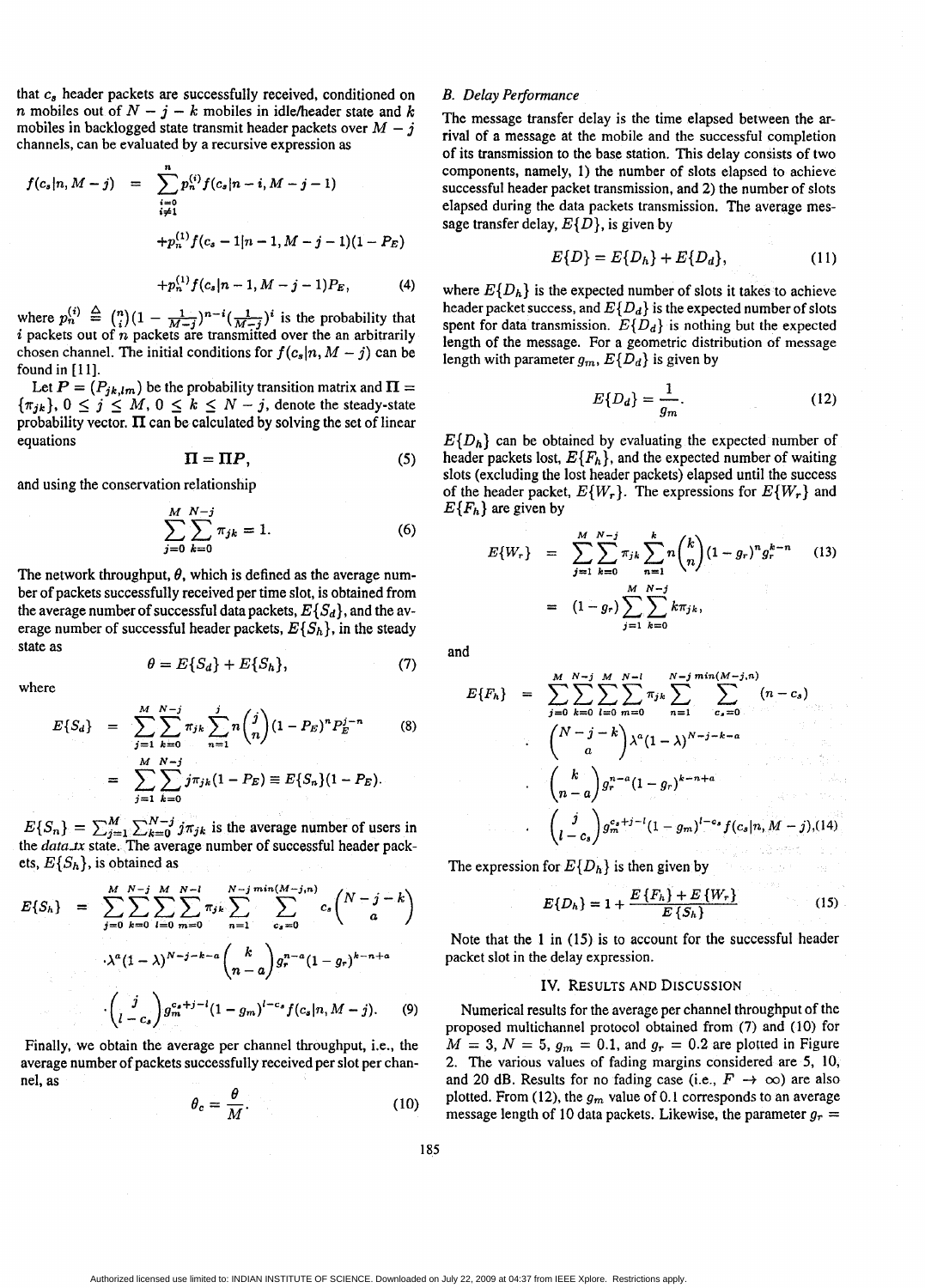

Fig. 2. Average per channel throughput,  $\theta_c$ , *vs* new message arrival rate,  $\lambda$ .



Fig. **3.** Normalized mean message delay *us* new message arrival rate, **A.** 

0.2 means that the average time between retransmission attempts is *5* slots.

In addition to the analysis, the proposed protocol was simulated as well, and the throughput performance collected over a million slots of simulation is also shown in Figure 2. The lines represent the analytical results and the markers represent the simulation points. When there is no fading (that is, packet losses are only due to header packet collisions), the protocol is found to offer a maximum throughput on the order of 0.9. When the channels are fading, maximum throughputs as high as the no fading case can still be achieved, provided the fading margin is maintained better than 20 dB. With practical values of fading margin, say 10 dB, the resulting maximum throughput is in excess of 0.8. When the fading margin decreases to *5* dB, the maximum throughput degrades to 0.63.

For the above set of system parameters, the message transfer delay performance of the proposed protocol is shown in Figure **3.** The curves represent the average delay values obtained from (11), and normalized to the average length of the message, including the header packet (i.e.,  $1 + 1/g_m$ ). A normalized mean message delay of unity at low arrival rates implies that the messages get transmitted immediately on arrival without any waiting/retransmission delays. Both increased message arrival rates and lower fading margins are seen to increase the normalized de-



Fig. 4. Effect of number of channels, M, on the average per channel throughput.



Fig. 5. Effect of number of channels, *M,* on the normalized mean message delay

lay beyond unity. Even when there is no fading, the normalized delay increases beyond unity at high arrival rates (e.g., a normalized delay of 1.8 at  $\lambda = 1$ ), which is mainly due to header packet collisions and subsequent rescheduling of transmission attempts. **Like** the throughput, the delay performance at a fading margin of  $F = 20$  dB is very close to the no fading case. Compared to the no fading case, the delay performance worsens by 5% and 20%, respectively, at fading margins of 10 dB and 5 dB. Note that the analytical and simulation results in Figures 2 and 3 closely agree, thus verifying the analysis.

The effect of the number of channels,  $M$ , on the throughput and delay characteristics of the proposed protocol is shown in Figures **4** and *5.* The plots are parameterized by different values of  $M = 1, 2, 3$  at  $N = 5, F = 10$  dB,  $g_m = 0.1$ , and  $g_r = 0.4$ . At low arrival rates, a single channel system  $(M = 1)$  offers higher throughput than a multichannel system  $(M = 2, 3)$ . This is because, in the absence of enough traffic at the mobiles, all the channels go underutilized. Also, this better throughput performance of single channel system has an associated increase in delay performance compared to a multichannel system, as seen from Figure *5.* At high arrival rates, the throughput performance behavior reverses (i.e., the single channel system offers less throughput than a mutlichannel system). Here, a single channel system loses more